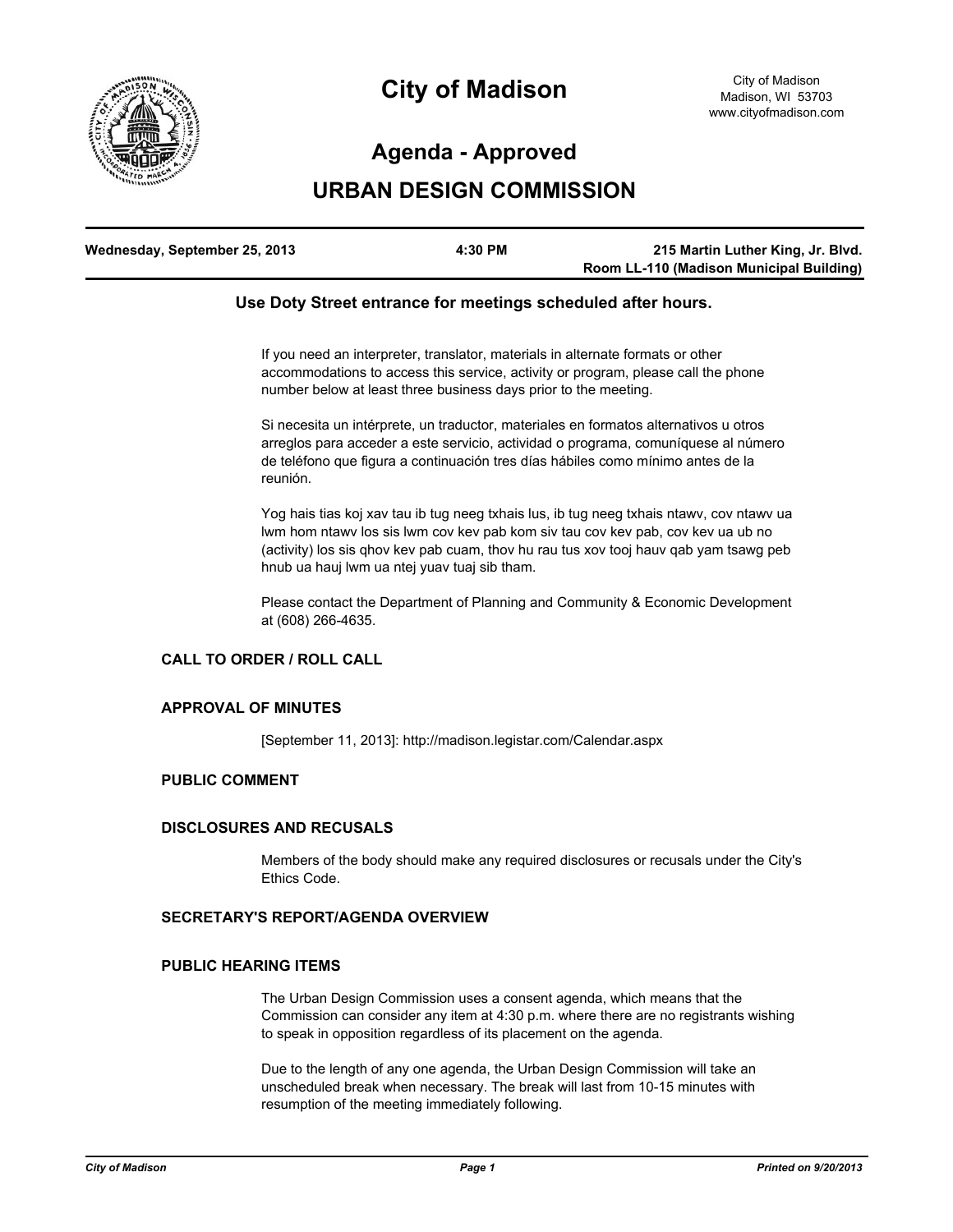| 1. | 30875 | 702 North Midvale Boulevard - Demolition, Remodeling, New Construction/Significant<br>Reconfiguration for "Hilldale Mall" in UDD No. 6. 11th Ald. Dist. |
|----|-------|---------------------------------------------------------------------------------------------------------------------------------------------------------|
|    |       | Owner: Hilldale Shopping Center, LLC<br>Agent: Eppstein Uhen Architects<br>Initial/Final Approval is Requested                                          |
| 2. | 31342 | 1414 South Park Street - New Construction in UDD No. 7, "Meriter Hospital Physical<br>Therapy Clinic." 13th Ald. Dist.                                  |
|    |       | Owner: Sara Investment<br>Agent: Angus Young Associates<br>Final Approval is Requested                                                                  |

- **3. [31344](http://madison.legistar.com/gateway.aspx?m=l&id=/matter.aspx?key=34309)** 3101 North Sherman Avenue Comprehensive Design Review Ground Sign Changes to Electronic Pricing for a "Mobil" Gas Station. 12th Ald. Dist. Owner: Capitol Petroleum, LLC Agent: JNB Signs, Inc. Final Approval is Requested
- **4. [31501](http://madison.legistar.com/gateway.aspx?m=l&id=/matter.aspx?key=34481)** 4634 East Washington Avenue Comprehensive Design Review, Amendment to an Existing Sign Package for a Temporary Ground Sign. 17th Ald. Dist. Owner: AnchorBank Agent: Dale and Jen Ryan Final Approval is Requested

# **UNFINISHED BUSINESS**

**5. [05835](http://madison.legistar.com/gateway.aspx?m=l&id=/matter.aspx?key=6838)** 4000 International Lane - Public Project - Dane County Regional Airport Parking Structure Addition. 12th Ald. Dist.

> Owner: Dane County Regional Airport Agent: Eppstein Uhen Architects Initial/Final Approval is Requested

- **6. [31655](http://madison.legistar.com/gateway.aspx?m=l&id=/matter.aspx?key=34652)** 4550 Verona Road Amendment to an Existing Comprehensive Design Review, Relocated Ground Sign. 10th Ald. Dist. Owner: Home Depot #4909 Agent: Glenn H. Johnson Construction Co. Initial/Final Approval is Requested
- **7. [30983](http://madison.legistar.com/gateway.aspx?m=l&id=/matter.aspx?key=33913)** 105-113 South Mills Street Demolition and Construction of a New 4-Story, 74-Unit Apartment Complex. 13th Ald. Dist. Owner: The Gallina Companies Agent: Plunkett Raysich Architects Initial/Final Approval is Requested